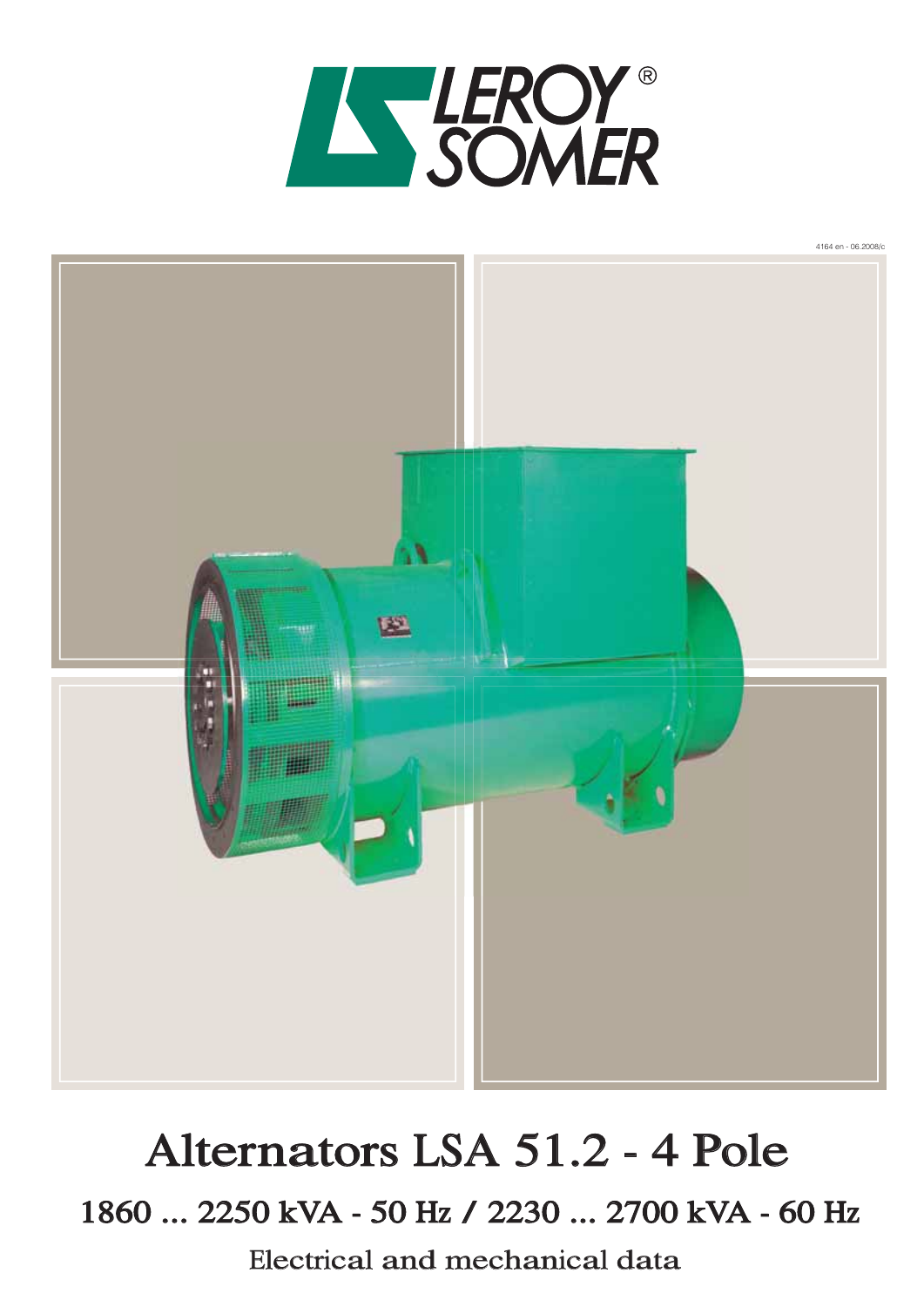LSA 51.2 - 4 Pole

## ALTERMAT

#### **SPECIALLY ADAPTED FOR GENSET APPLICATIONS**

 $\left| \frac{p}{\Lambda} \right| \left| \frac{p}{\Lambda} \right| \left| \frac{p}{\Lambda} \right| \left| \frac{p}{\Lambda} \right| \left| \frac{p}{\Lambda} \right| \left| \frac{p}{\Lambda} \right| \left| \frac{p}{\Lambda} \right| \left| \frac{p}{\Lambda} \right| \left| \frac{p}{\Lambda} \right| \left| \frac{p}{\Lambda} \right| \left| \frac{p}{\Lambda} \right| \left| \frac{p}{\Lambda} \right| \left| \frac{p}{\Lambda} \right| \left| \frac{p}{\Lambda} \right| \left| \frac{p}{\Lambda} \right| \left| \frac{p}{\Lambda$ 

The LSA 51.2 alternator is designed to be suitable for typical generator set applications, such as: backup, base production, cogeneration, marine applications, rental, telecommunications, etc.

#### **COMPLIANT WITH INTERNATIONAL STANDARDS**

The LSA 51.2 alternator conforms to the main international standards and regulations:

 IEC 60034, NEMA MG 1.22, ISO 8528/3, CSA, UL 1446, UL 1004B on request, marine regulations, etc. It can be integrated into a CE marked generator.

The LSA 51.2 is designed, manufactured and marketed in an ISO 9001 and ISO 14001 environment.

#### **TOP OF THE RANGE ELECTRICAL PERFORMANCE**

- Class H insulation.
- Standard 6-wire winding, 2/3 pitch, type no. 6S.
- Voltage range 50 Hz : 380V 400V 415V 440 V.
- Voltage range 60 Hz : 380V 416V 440V 480V.
- Ability to reconnect : 50 Hz : 220V 230V 240V / 60 Hz : 220 V 240 V : consult factory. - Other voltages are possible with optional adapted windings :
	- 50 Hz : 440 V (no. 7S), 500 V (no. 9S), 600 V (no. 22S or 23S), 690 V (no. 10S or 52S)
	- 60 Hz : 380 V and 416 V (no. 8S), 600 V (no. 9S).
- High efficiency and motor starting capacity.
- Total harmonic content < 3,5 %.
- R 791 interference suppression conforming to standard EN 55011 group 1 class B standard for the European zone (CE marking).

#### **EXCITATION AND REGULATION SYSTEM SUITED TO THE APPLICATION**

The LSA 51.2 can be supplied with AREP or PMG excitation system, according to the alternator specification. Standard excitation system is AREP with R 449 A.V.R.

| <b>Excitation system</b>   |               | <b>Regulation options</b> |                                                     |                                 |                             |                                                                 |                                      |  |  |
|----------------------------|---------------|---------------------------|-----------------------------------------------------|---------------------------------|-----------------------------|-----------------------------------------------------------------|--------------------------------------|--|--|
| <b>Volage</b><br>regulator | <b>AREP</b>   | <b>PMG</b>                | C.T.<br>Current trans-<br>former<br>for paralleling | R 726<br>Mains paral-<br>lelina | R 731<br>3 Phase<br>sensing | R 734<br>3 Phase sensing for<br>unbalanced mains<br>paralleling | D<br>Remote voltage<br>potentiometer |  |  |
| R 449                      | Std           | <b>Option</b>             |                                                     |                                 |                             |                                                                 |                                      |  |  |
| DECS 100 (digital)         | <b>Option</b> | <b>Option</b>             |                                                     | included                        | included                    | <b>Na</b>                                                       |                                      |  |  |

Voltage regulator accuracy  $\pm$  0.5%. -  $\sqrt{\frac{1}{1}}$  adaptation possible - Na : not achievable.

#### **PROTECTION SYSTEM SUITED TO THE ENVIRONMENT**

- The LSA 51.2 is IP 23.
- Standard winding protection for clean environments with relative humidity  $\leq$  95 %, including indoor marine environments. Options:
	- Filters on air inlet and air outlet (IP 44).
	- Winding protections for harsh environments and relative humidity greater than 95%.
- Space heaters.

Thermal RTD protection for winding.

#### **REINFORCED MECHANICAL STRUCTURE USING FINITE ELEMENT MODELLING**

- Compact and rigid assembly to better withstand genset or engine vibrations.
- Steel frame.
- Cast iron flanges and shields.
- Twin-bearing and single-bearing versions designed to be suitable for most engines on the market.
- Half-key balancing.
- Regreasable bearings.

#### **ACCESSIBLE TERMINAL BOX PROPORTIONED FOR OPTIONAL EQUIPMENT**

- Easy access to the voltage regulator and to the connections.
- Possible incorporation of accessories for paralleling, protection and measurement.
- DECS 100 digital A.V.R. upgrade, including paralleling with the mains and 3 phase sensing.

Copyright 2004 : MOTEURS LEROY-SOMER

Products and materials shown in this catalogue may, at any time, be modified in order to follow the latest technological developments, improve the design or change conditions of utilization. Their description cannot, in any case, engage LEROY-SOMER liability. The values indicated are typical values.

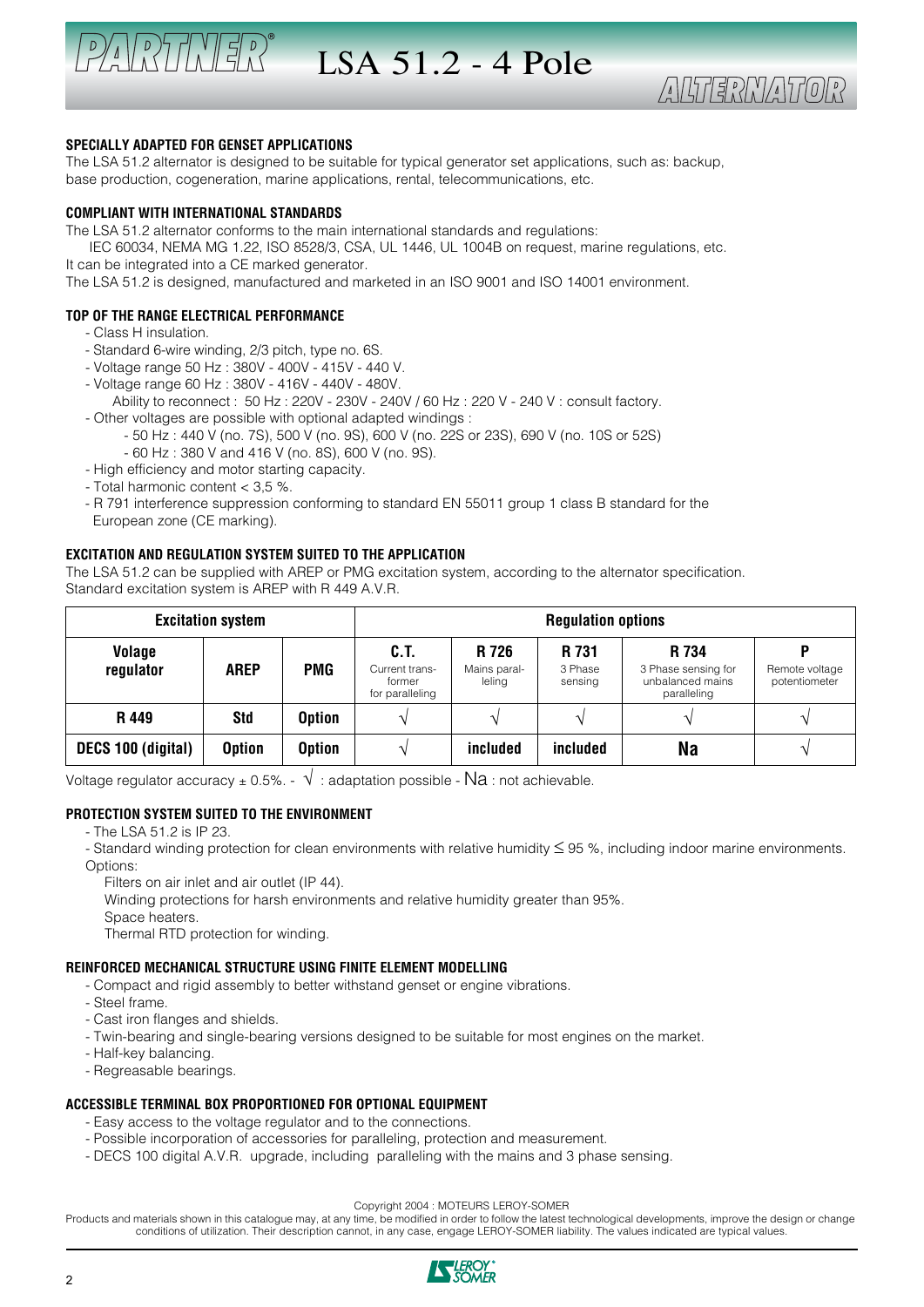#### **Common data**

| Insulation class |                                                               | <b>Excitation system</b>          | $AREP + PMI$ or PMG  |
|------------------|---------------------------------------------------------------|-----------------------------------|----------------------|
| Winding pitch    | $2/3$ (n° 6S)                                                 | A.V.R. model                      | R 449                |
| Terminals        |                                                               | Voltage regulation (*)            | $\pm$ 0.5%           |
| Drip proof       | <b>IP 23</b>                                                  | Sustained short-circuit current   | $300\%$ (3 IN) : 10s |
| Altitude         | $\leq$ 1000 m                                                 | Total harmonic (* *) TGH / THC    | $< 3.5 \%$           |
| Overspeed        | 2250 min-1                                                    | Waveform : NEMA = TIF - $(**)$    | < 50                 |
| Air flow         | 1,8 m <sup>3</sup> /s (50 Hz) - 2,2 m <sup>3</sup> /s (60 Hz) | Wave form : C.E.I. = FHT - $(**)$ | $< 2\%$              |

(\*) Steady state duty. (\*\*) Total harmonic content line to line, at no load or full rated linear and balanced load.

### **Ratings 50 Hz - 1500 R.P.M.**

| $kVA / kW - P.F. = 0.8$ |     |      |      |                 |      |                         |       |                 |      |      |                           |      |      |      |                  |      |      |
|-------------------------|-----|------|------|-----------------|------|-------------------------|-------|-----------------|------|------|---------------------------|------|------|------|------------------|------|------|
| Duty / $T^{\circ}$ C    |     |      |      |                 |      | Continuous duty / 40 °C |       |                 |      |      | Stand-by / 40 $\degree$ C |      |      |      | Stand-by / 27 °C |      |      |
| Class / $T^{\circ}$ K   |     |      |      | $H/125^\circ K$ |      |                         |       | $F/105^\circ K$ |      |      | H / 150° K                |      |      |      | H / 163° K       |      |      |
| Phase                   |     |      |      | $3$ ph.         |      |                         | 3 ph. |                 |      |      | 3 ph.                     |      |      |      | $3$ ph.          |      |      |
| Υ                       |     | 380V | 400V | 415V            | 440V | 380V                    | 400V  | 415V            | 440V | 380V | 400V                      | 415V | 440V | 380V | 400V             | 415V | 440V |
| $\Lambda^*$             |     | 220V | 230V | 240V            |      | <b>220V</b>             | 230V  | 240V            |      | 220V | 230V                      | 240V |      | 220V | 230V             | 240V |      |
| <b>LSA 51.2 S55</b>     | kVA |      | 1860 |                 | 1674 |                         | 1696  |                 | 1527 |      | 1953                      |      | 1758 |      | 2046             |      | 1841 |
|                         | kW  |      | 1488 |                 | 1339 |                         | 1357  |                 | 1222 |      | 1562                      |      | 1406 |      | 1637             |      | 1473 |
| <b>LSA 51.2 M60</b>     | kVA |      | 2050 |                 | 1845 |                         | 1870  |                 | 1683 |      | 2153                      |      | 1937 |      | 2255             |      | 2030 |
|                         | kW  |      | 1640 |                 | 1476 |                         | 1496  |                 | 1346 |      | 1722                      |      | 1550 |      | 1804             |      | 1624 |
| <b>LSA 51.2 L70</b>     | kVA |      | 2160 |                 | 1944 |                         | 1970  |                 | 1773 |      | 2268                      |      | 2041 |      | 2376             |      | 2138 |
|                         | kW  |      | 1728 |                 | 1555 |                         | 1576  |                 | 1418 |      | 1814                      |      | 1633 |      | 1901             |      | 1710 |
| <b>LSA 51.2 VL85</b>    | kVA |      | 2250 |                 | 2025 |                         | 2052  |                 | 1847 |      | 2363                      |      | 2126 |      | 2475             |      | 2228 |
|                         | kW  |      | 1800 |                 | 1620 |                         | 1642  |                 | 1478 |      | 1890                      |      | 1701 |      | 1980             |      | 1782 |

 $\Delta*$  : Consult factory

### **Ratings 60 Hz - 1800 R.P.M.**

| $kVA / kW - P.F. = 0.8$ |            |      |         |                 |      |                         |       |                 |      |      |                  |                 |      |      |                  |      |      |
|-------------------------|------------|------|---------|-----------------|------|-------------------------|-------|-----------------|------|------|------------------|-----------------|------|------|------------------|------|------|
| Duty / $T^{\circ}$ C    |            |      |         |                 |      | Continuous duty / 40 °C |       |                 |      |      | Stand-by / 40 °C |                 |      |      | Stand-by / 27 °C |      |      |
| Class / $T^{\circ}$ K   |            |      |         | $H/125^\circ K$ |      |                         |       | $F/105^\circ$ K |      |      |                  | $H/150^\circ$ K |      |      | H / 163° K       |      |      |
| Phase                   |            |      | $3$ ph. |                 |      |                         | 3 ph. |                 |      |      | 3 ph.            |                 |      |      | 3 ph.            |      |      |
|                         |            | 380V | 416V    | 440V            | 480V | 380V                    | 416V  | 440V            | 480V | 380V | 416V             | 440V            | 480V | 380V | 416V             | 440V | 480V |
| $\Lambda^*$             |            | 220V | 240V    |                 |      | 220V                    | 240V  |                 |      | 220V | 240V             |                 |      | 220V | 240V             |      |      |
| <b>LSA 51.2 S55</b>     | kVA        | 1860 | 2019    | 2135            | 2230 | 1696                    | 1841  | 1947            | 2034 | 1953 | 2119             | 2242            | 2342 | 2046 | 2220             | 2348 | 2453 |
|                         | kW         | 1488 | 1615    | 1708            | 1784 | 1357                    | 1473  | 1558            | 1627 | 1562 | 1695             | 1794            | 1874 | 1637 | 1776             | 1878 | 1962 |
| <b>LSA 51.2 M60</b>     | <b>kVA</b> | 2050 | 2225    | 2353            | 2460 | 1870                    | 2029  | 2146            | 2244 | 2153 | 2336             | 2471            | 2583 | 2255 | 2447             | 2588 | 2706 |
|                         | kW         | 1640 | 1780    | 1882            | 1968 | 1496                    | 1623  | 1717            | 1795 | 1722 | 1869             | 1977            | 2066 | 1804 | 1958             | 2070 | 2165 |
| <b>LSA 51.2 L70</b>     | kVA        | 2160 | 2344    | 2479            | 2590 | 1970                    | 2138  | 2261            | 2362 | 2268 | 2461             | 2603            | 2720 | 2376 | 2578             | 2727 | 2849 |
|                         | kW         | 1728 | 1875    | 1983            | 2072 | 1576                    | 1710  | 1809            | 1890 | 1814 | 1969             | 2082            | 2176 | 1901 | 2062             | 2182 | 2279 |
| <b>LSA 51.2 VL85</b>    | <b>kVA</b> | 2250 | 2442    | 2583            | 2700 | 2052                    | 2227  | 2355            | 2462 | 2363 | 2564             | 2712            | 2835 | 2475 | 2686             | 2841 | 2970 |
|                         | kW         | 1800 | 1954    | 2066            | 2160 | 1642                    | 1782  | 1884            | 1970 | 1890 | 2051             | 2170            | 2268 | 1980 | 2149             | 2273 | 2376 |

 $\Delta*$  : Consult factory

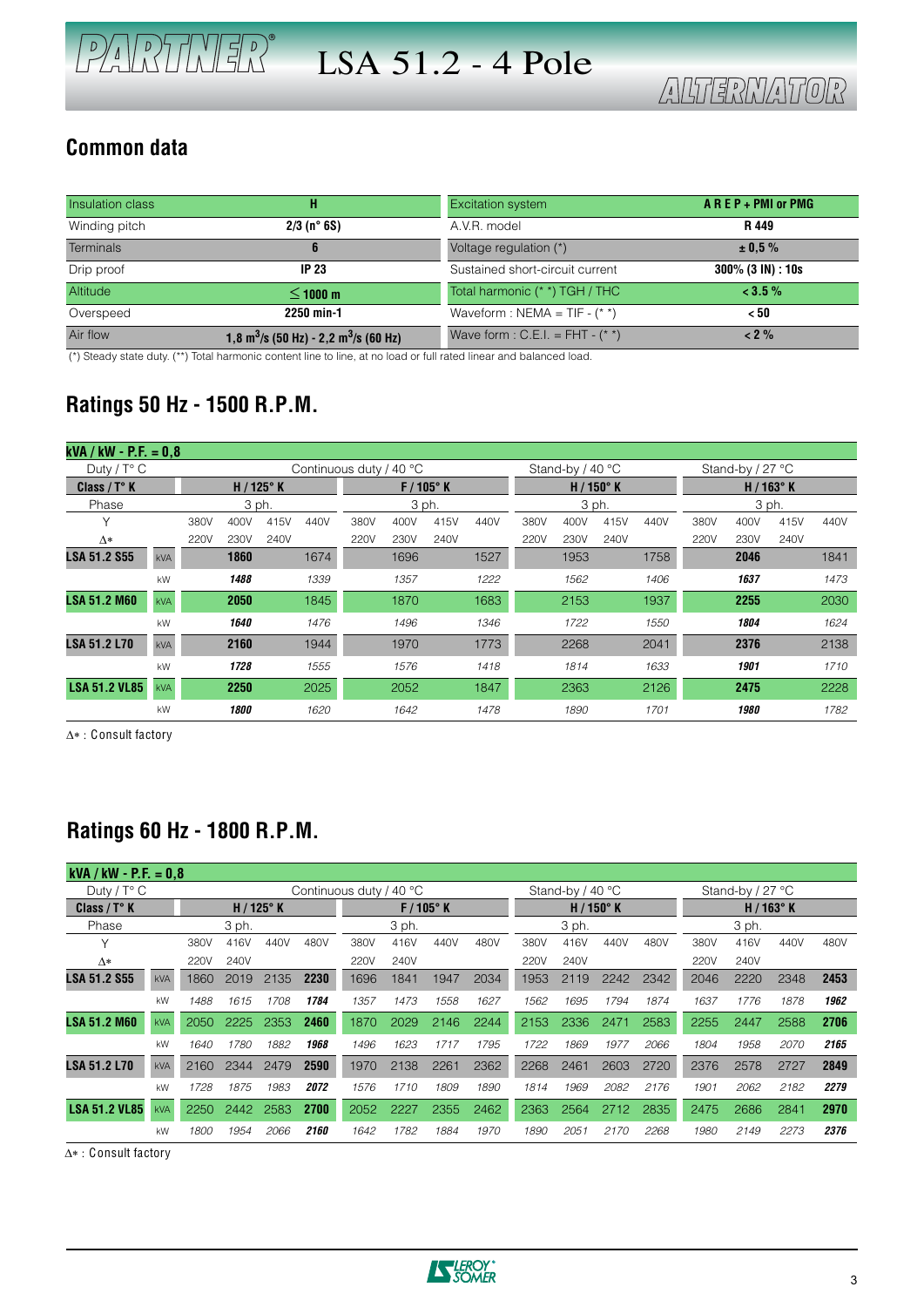# LSA 51.2 - 4 Pole

# ALTERMATOR

### **Efficiencies 50 Hz - P.F. : 1 / P.F. : 0,8**

PARTHER<sup>®</sup>



### **Reactances (%) . Time constants (ms) - Class H / 400 V**

|                |                                               | <b>S55</b> | <b>M60</b> | <b>L70</b> | <b>VL85</b> |
|----------------|-----------------------------------------------|------------|------------|------------|-------------|
| Kcc            | Short-circuit ratio                           | 0.33       | 0.35       | 0.39       | 0.45        |
| <b>Xd</b>      | Direct axis synchro.reactance unsaturated     | 374        | 357        | 321        | 278         |
| Xq             | Quadra. axis synchr.reactance unsaturated     | 224        | 214        | 193        | 167         |
| T'do:          | Open circuit time constant                    | 2660       | 2770       | 2910       | 3050        |
| h'X            | Direct axis transient reactance saturated     | 28.4       | 26.8       | 23.9       | 20.4        |
| T <sub>d</sub> | Short-Circuit transient time constant         | 237        | 245        | 254        | 263         |
| X"d            | Direct axis subtransient reactance saturated  | 14.8       | 14         | 12.5       | 10.6        |
| T"d            | Subtransient time constant                    | 22         | 23         | 24         | 26          |
| X"a            | Quadra, axis subtransient reactance saturated | 18.5       | 17.5       | 15.6       | 13.3        |
| Xo             | Zero sequence reactance unsaturated           | 3.5        | 3.3        | 2.9        | 2.5         |
| X2             | Negative sequence reactance saturated         | 16.6       | 15.7       | 14         | 12          |
| Ta             | Armature time constant                        | 39         | 41         | 45         | 49          |

#### **Other data - Class H / 400 V**

| io $(A)$          | No load excitation current                                             | 1.3   | 1.4   | 1.3   | 1.4             |
|-------------------|------------------------------------------------------------------------|-------|-------|-------|-----------------|
| ic(A)             | Full load excitation current                                           | 5.6   | 5.5   | 5.2   | 4.6             |
| uc <sub>(V)</sub> | Full load excitation voltage                                           | 64    | 63    | 59    | 52 <sub>5</sub> |
| ms                | Recovery time ( $\Delta U = 20$ % trans.)                              | 700   | 700   | 700   | 700             |
| <b>kVA</b>        | Motor start. ( $\Delta U = 20\%$ sust.) or ( $\Delta U = 50\%$ trans.) | 3720  | 4100  | 4320  | 4500            |
| $\%$              | Transient dip (rated step load) - PF : 0.8 LAG                         | 14.5  | 13.9  | 12.5  | 10.9            |
| W                 | No load losses                                                         | 15300 | 16600 | 18200 | 20400           |
| W                 | Heat rejection                                                         | 68000 | 73000 | 70000 | 65000           |

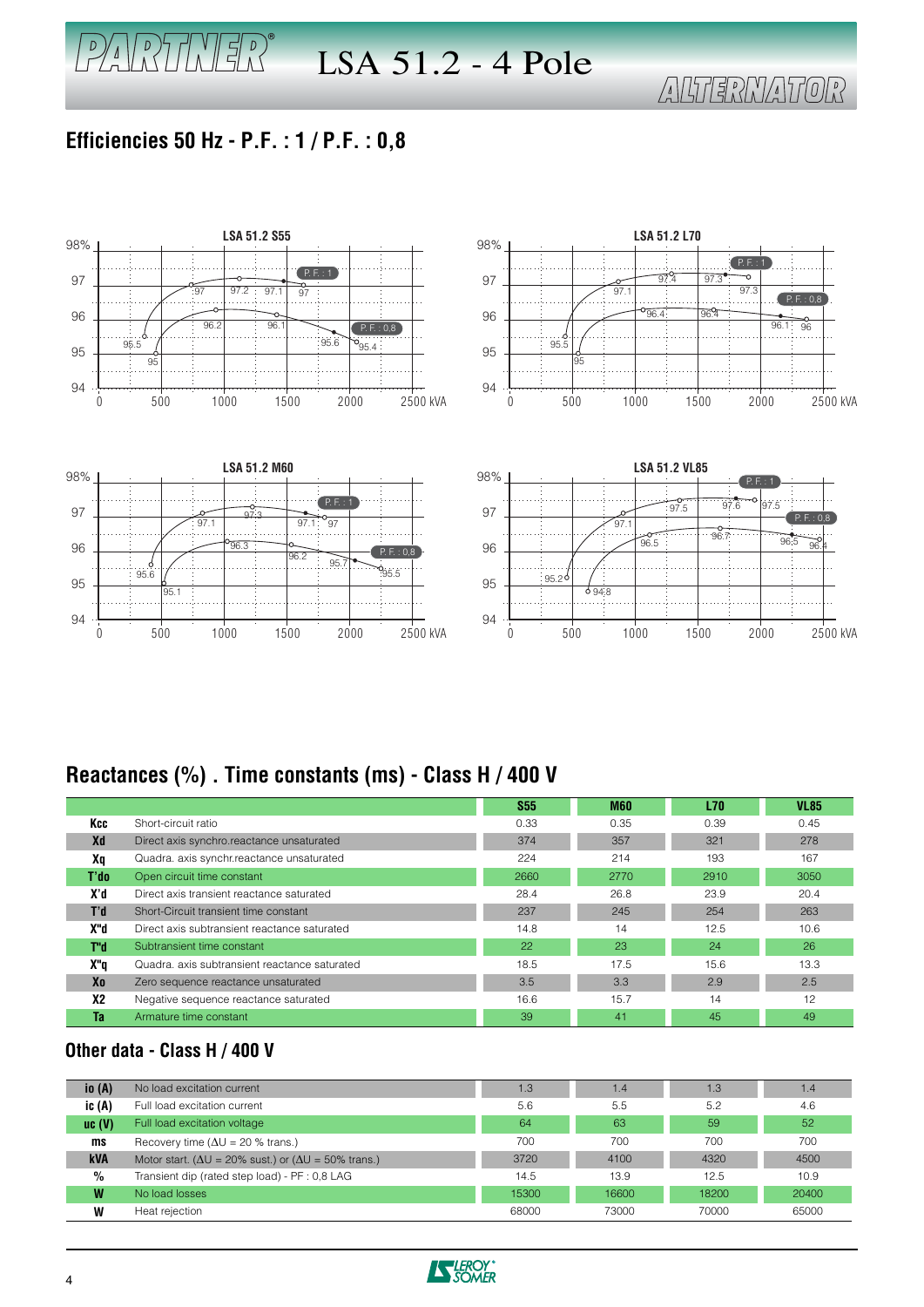### **Transient voltage variation 400V - 50 Hz**

 $\mathbb{P}(\mathbb{P}(\mathbb{R}^n))$ 



1 ) For a starting P.F. differing from 0,6, the starting kVA must be multiplied by (Sine Ø / 0,8)

2) For voltages other than 400 V (Y), 230 V ( $\triangle$ ) at 50 Hz, then kVA must be multiplied by  $(400/U)^2$  ou  $(230/U)^2$ .

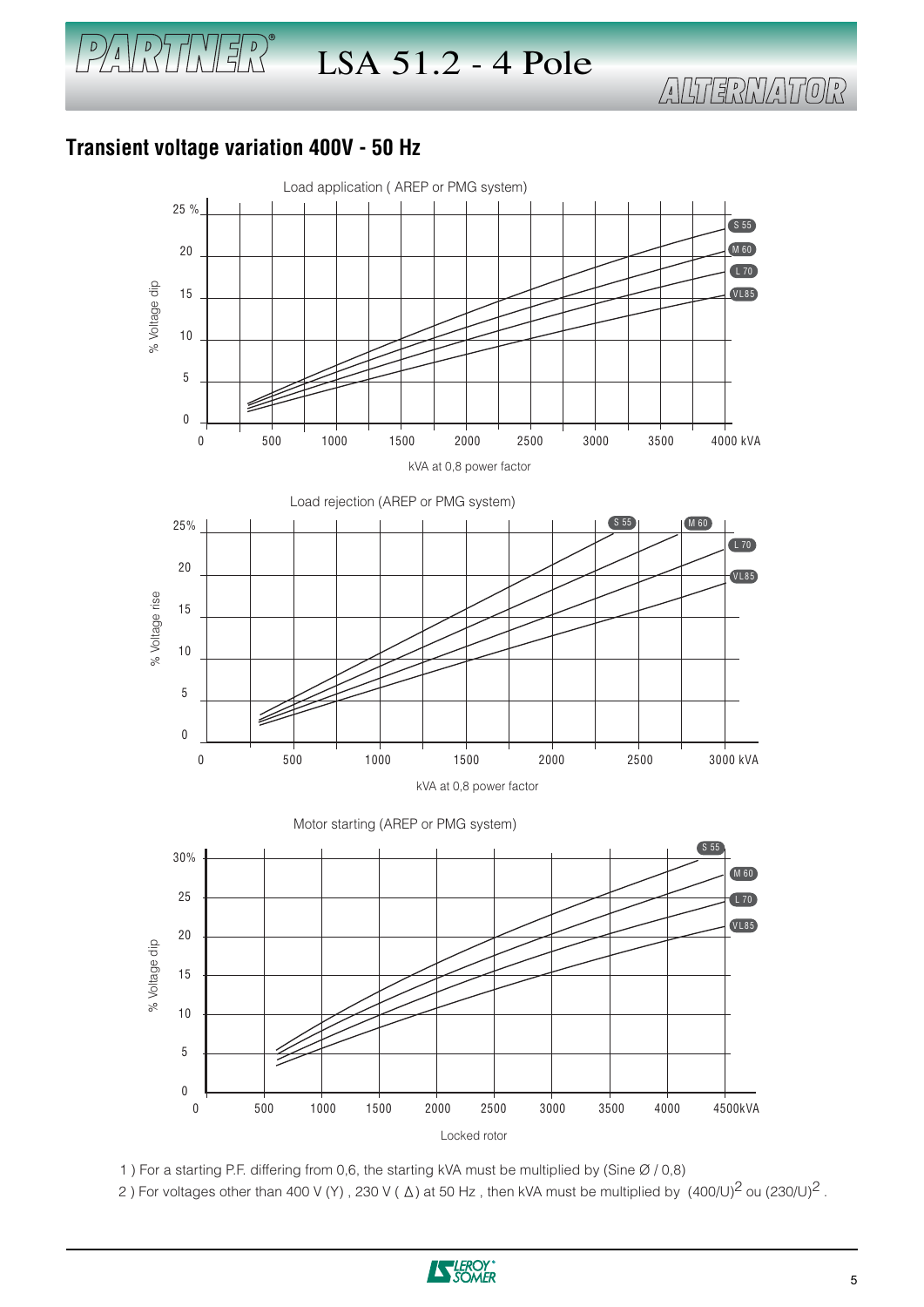# LSA 51.2 - 4 Pole

# ALTERMATOR

### **Efficiencies 60 Hz - P. F. : 1 / P. F. : 0,8**

 $\mathbb{P}(\sqrt{N})$ 



### **Reactances (%) . Time constants (ms) - Class H / 480 V**

|                   |                                               | <b>S55</b> | <b>M60</b> | <b>L70</b> | <b>VL85</b> |
|-------------------|-----------------------------------------------|------------|------------|------------|-------------|
| Kcc               | Short-circuit ratio                           | 0.33       | 0.35       | 0.39       | 0.45        |
| Xd                | Direct axis synchro.reactance unsaturated     | 374        | 357        | 321        | 278         |
| Xq                | Quadra. axis synchr.reactance unsaturated     | 224        | 214        | 193        | 167         |
| T'do              | Open circuit time constant                    | 2660       | 2770       | 2910       | 3050        |
| X'd               | Direct axis transient reactance saturated     | 28.3       | 26.8       | 23.9       | 20.4        |
| T'd               | Short circuit transient time constant         | 237        | 245        | 254        | 263         |
| X"d               | Direct axis subtransient reactance saturated  | 14.8       | 14         | 12.4       | 10.6        |
| T"d               | Subtransient time constant                    | 22         | 23         | 24         | 26          |
| X"a               | Quadra, axis subtransient reactance saturated | 18.4       | 17.5       | 15.6       | 13.3        |
| X <sub>0</sub>    | Zero sequence reactance unsaturated           | 3.5        | 3.3        | 2.9        | 2.5         |
| <b>X2</b>         | Negative sequence reactance saturated         | 16.6       | 15.7       | 14         | 12          |
| <b>Ta</b>         | Armature time constant                        | 39         | 41         | 45         | 49          |
|                   | Other data - Class H / 480 V                  |            |            |            |             |
| io $(A)$          | No load excitation current                    | 1.3        | 1.4        | 1.3        | 1.4         |
| ic (A)            | Full load excitation current                  | 5.6        | 5.5        | 5.2        | 4.6         |
| uc <sub>(V)</sub> | Full load excitation voltage                  | 64         | 63         | 59         | 52          |

| ic (A)            | Full load excitation current                                           | 5.6   | 5.5   | 5.2   | 4.6   |
|-------------------|------------------------------------------------------------------------|-------|-------|-------|-------|
| uc <sub>(V)</sub> | Full load excitation voltage                                           | 64    | 63    | 59    | 52    |
| ms                | Recovery time ( $\Delta U = 20$ % trans.)                              | 700   | 700   | 700   | 700   |
| <b>kVA</b>        | Motor start. ( $\Delta U = 20\%$ sust.) or ( $\Delta U = 50\%$ trans.) | 4460  | 4920  | 5180  | 5400  |
| $\%$              | Transient dip (rated step load) - PF : 0,8 LAG                         | 14.5  | 13.9  | 12.5  | 10.9  |
| W                 | No load losses                                                         | 27100 | 28800 | 31100 | 34200 |
| W                 | Heat rejection                                                         | 83000 | 91000 | 89000 | 82000 |

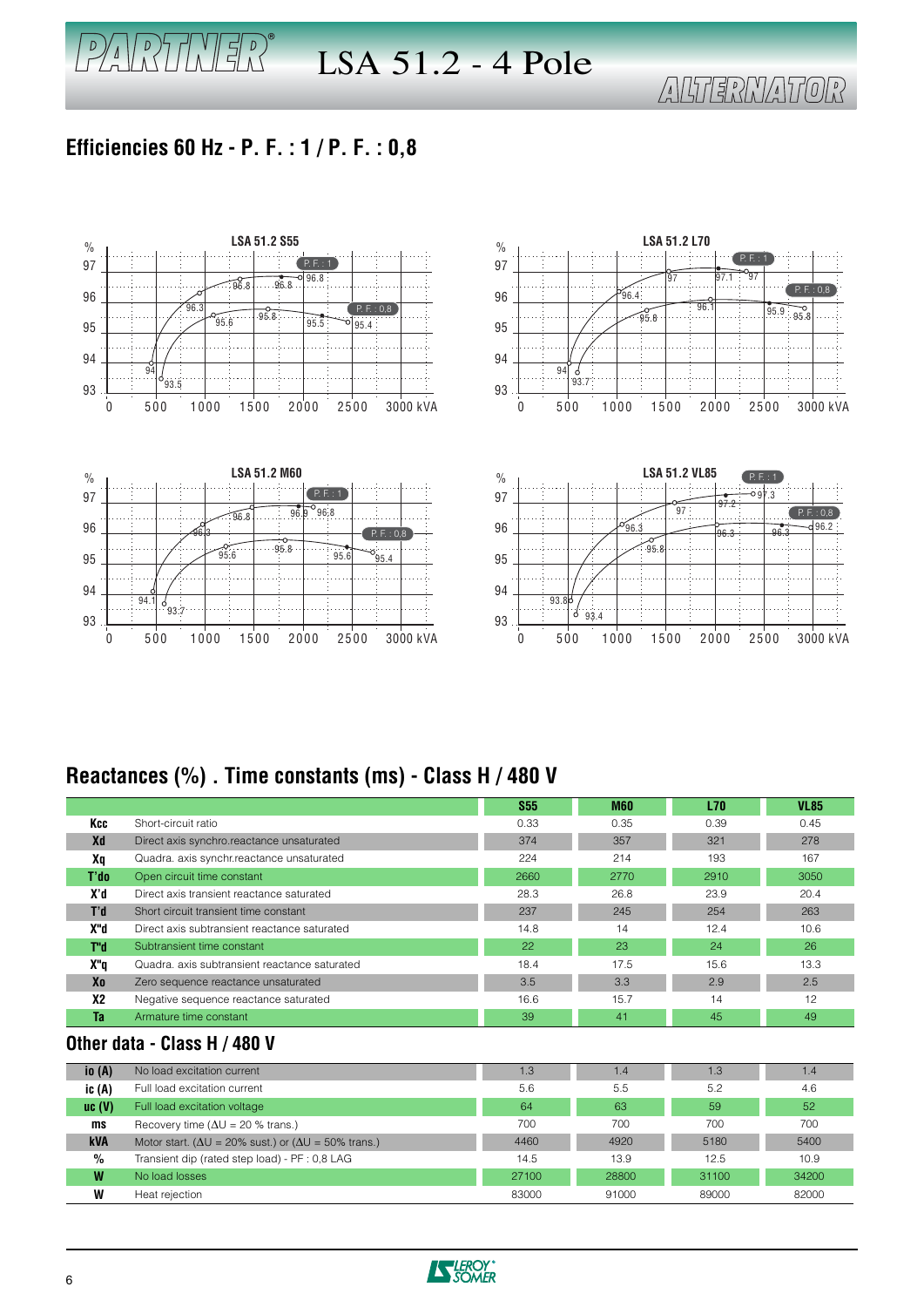#### **Transient voltage variation 480V - 60 Hz**

 $\sqrt{2\sqrt{2}}$ 



1 ) For a starting P.F. other than 0,6 , the starting kVA must be multiplied by (Sine Ø / 0,8 ).

2) For voltages other than 480 V (Y), 277 V ( $\Delta$ ), 240 V (YY) at 60 Hz, then, kVA must be multiplied by  $(480 / U)^2$  or  $(277 / U)^2$  or  $(240 / U)^2$ .

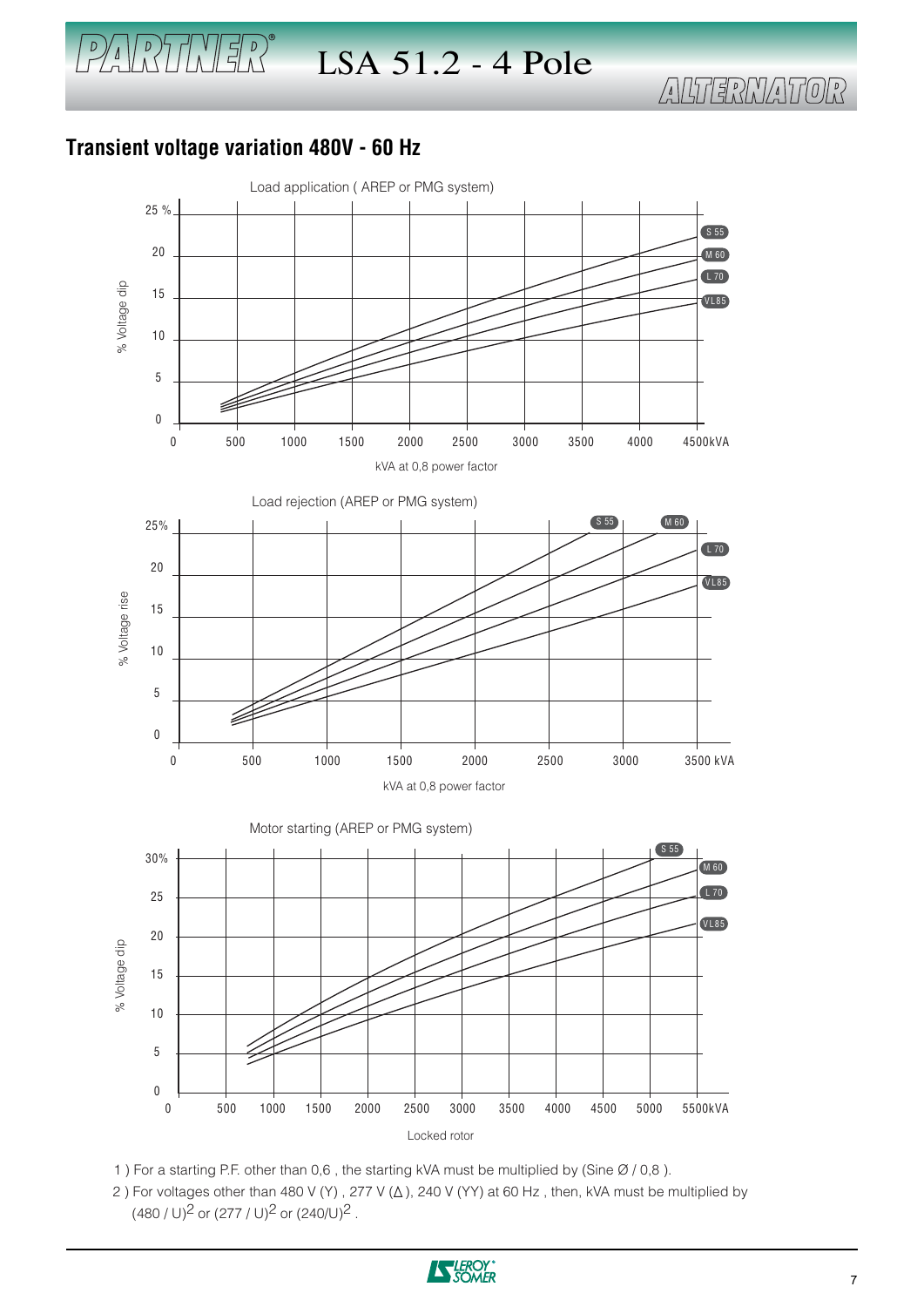#### **3 Phase short-circuit curves at no load and rated speed (star connection Y)**



time (ms)

#### **Influence due to connexion**

Curves shown are for star connection (Y).

For other connections, use the following multiplication factors :

- Series delta : Current value x 1,732
	- Parallel star : Current value x 2

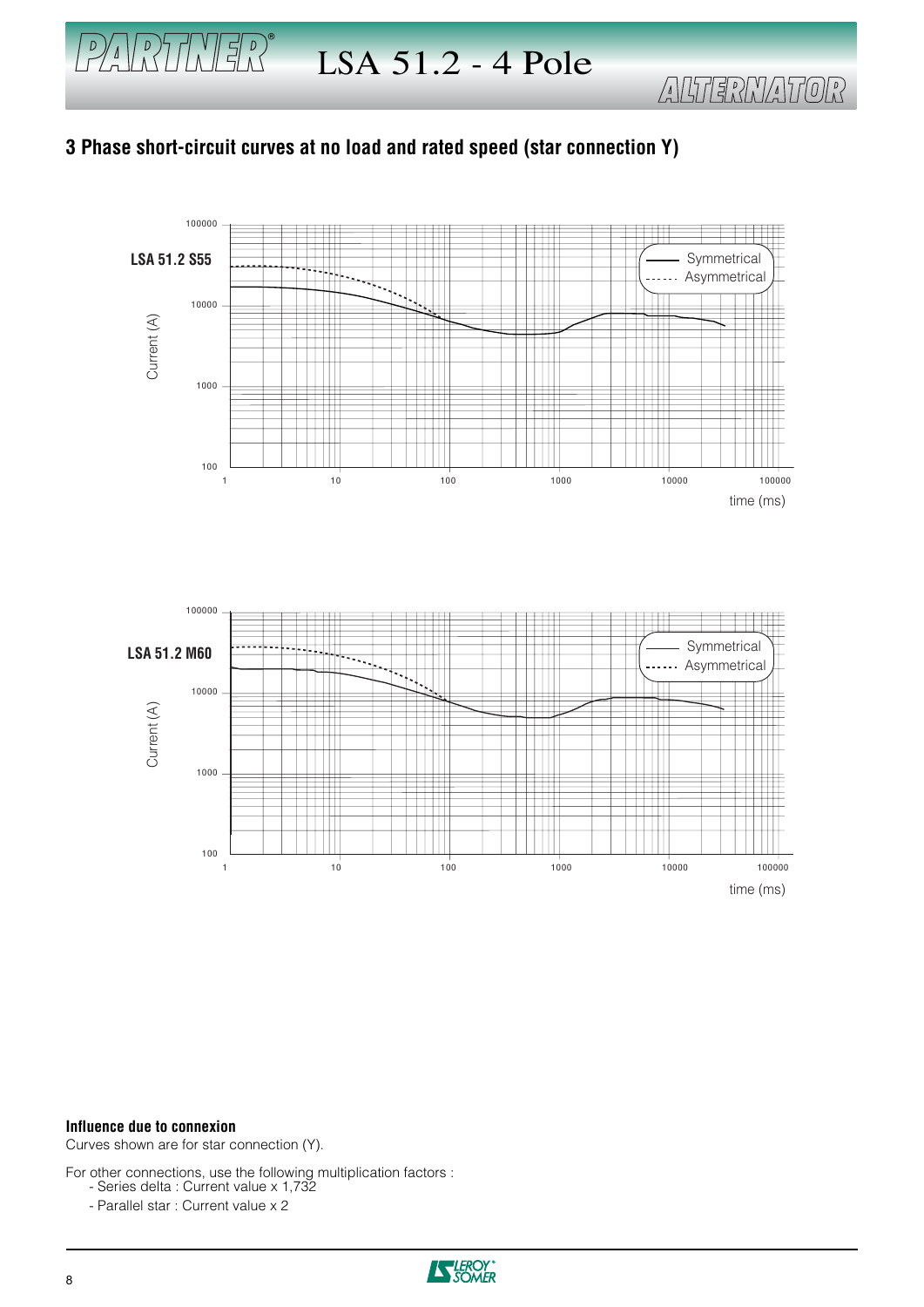#### **3 Phase short-circuit curves at no load and rated speed (star connection Y)**



#### **Influence due to short-circuit.**

Curves are based on a three-phase short-circuit.

For other types of short-circuit, use the following multiplication factors :

|                                           | 3 phase   | 2 phase $L - L$ . | 1 phase L - N. |
|-------------------------------------------|-----------|-------------------|----------------|
| Instantaneous (Max)                       |           | 0.87              | ڻ.             |
| <b>Sustained</b>                          |           | c.                | 2,2            |
| <b>Max sustained duration (AREP/ PMG)</b> | $10$ sec. | 5 sec.            | 2 sec.         |

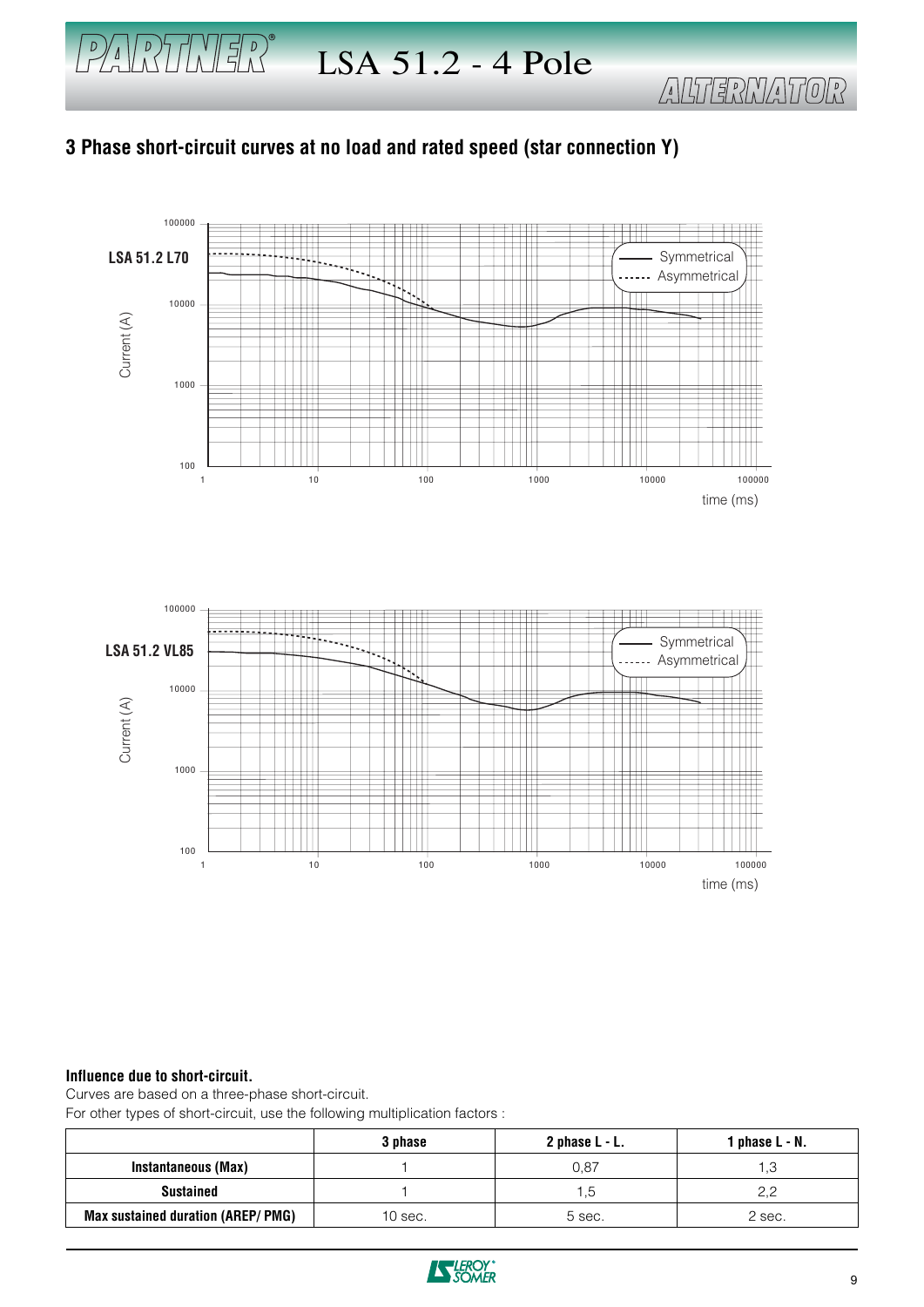### **Single bearing dimensions**

PARTMER®



|                      | Frame dimensions (mm) and weight (kg) |      |      |      |     |             | <b>Coupling</b>   |   |          |
|----------------------|---------------------------------------|------|------|------|-----|-------------|-------------------|---|----------|
| <b>TYPE</b>          | . without PMG                         | LB   | B    |      | Xg  | Weight (kg) | <b>Flex plate</b> |   | 00       |
| <b>LSA 51.2 S55</b>  | 1677                                  | 1655 | 900  | 744  | 735 | 3745        | Flange S.A.E 24   |   | X        |
| <b>LSA 51.2 M60</b>  | 1777                                  | 1755 | 1000 | 844  | 770 | 4040        | Flange S.A.E 21   |   | $\times$ |
| <b>LSA 51.2 L70</b>  | 1877                                  | 1855 | 1100 | 944  | 825 | 4445        | Flange S.A.E 18   | Χ | X        |
| <b>LSA 51.2 VL85</b> | 1977                                  | 1955 | 1200 | 1044 | 885 | 4995        |                   |   |          |

| <b>XBG</b><br>м<br>М<br>BX<br><b>S.A.E.</b><br><b>S.A.E.</b>                             | AH |
|------------------------------------------------------------------------------------------|----|
|                                                                                          |    |
| 24<br>$11^{\circ}15'$<br>647.7<br>733.4<br>692.<br>21<br>679.5<br>16<br>12<br>14         |    |
| 00<br>21<br>673.1<br>12<br>787.4<br>$11^{\circ} 15'$<br>641.3<br>18<br>850.9<br>16<br>14 |    |

| Flex plate dimensions (mm) |       |       |    |    |      |
|----------------------------|-------|-------|----|----|------|
| <b>S.A.E.</b>              | BX    |       |    |    | АН   |
| 24                         | 733.4 | 692.1 | 12 | 21 |      |
| 21                         | 673.1 | 641.3 | 12 | 18 |      |
|                            | 571.5 | 542.9 |    | 18 | 15.8 |

**Torsional analysis data**



| Centre of gravity : Xr (mm), rotor length Lr (mm), Weight : M (kg), Moment of inertia : J (kgm <sup>2</sup> ) : (4J = MD <sup>2</sup> ) |                      |        |      |                      |     |        |      |                      |     |        |      |      |
|-----------------------------------------------------------------------------------------------------------------------------------------|----------------------|--------|------|----------------------|-----|--------|------|----------------------|-----|--------|------|------|
|                                                                                                                                         | Flex plate S.A.E. 18 |        |      | Flex plate S.A.E. 21 |     |        |      | Flex plate S.A.E. 24 |     |        |      |      |
| <b>TYPE</b>                                                                                                                             | Xr                   | Lr     | M    |                      | Xr  | Lr     | M    |                      | Хr  | Lr     | M    |      |
| <b>LSA 51.2 S55</b>                                                                                                                     | 661                  | 1555.5 | 1357 | 41.1                 | 643 | 1555.5 | 1359 | 41.9                 | 640 | 1555.5 | 1365 | 42.6 |
| <b>LSA 51.2 M60</b>                                                                                                                     | 703                  | 1655.5 | 1475 | 44.8                 | 685 | 1655.5 | 1479 | 45.6                 | 682 | 1655.5 | 1483 | 46.3 |
| <b>LSA 51.2 L70</b>                                                                                                                     | 754                  | 1755.5 | 1630 | 50                   | 736 | 1755.5 | 1632 | 50.8                 | 734 | 1755.5 | 1638 | 51.6 |
| <b>LSA 51.2 VL85</b>                                                                                                                    | 819                  | 1855.5 | 1833 | 57.2                 | 801 | 1855.5 | 1835 | 58                   | 799 | 1855.5 | 1841 | 58.8 |
|                                                                                                                                         |                      |        |      |                      |     |        |      |                      |     |        |      |      |

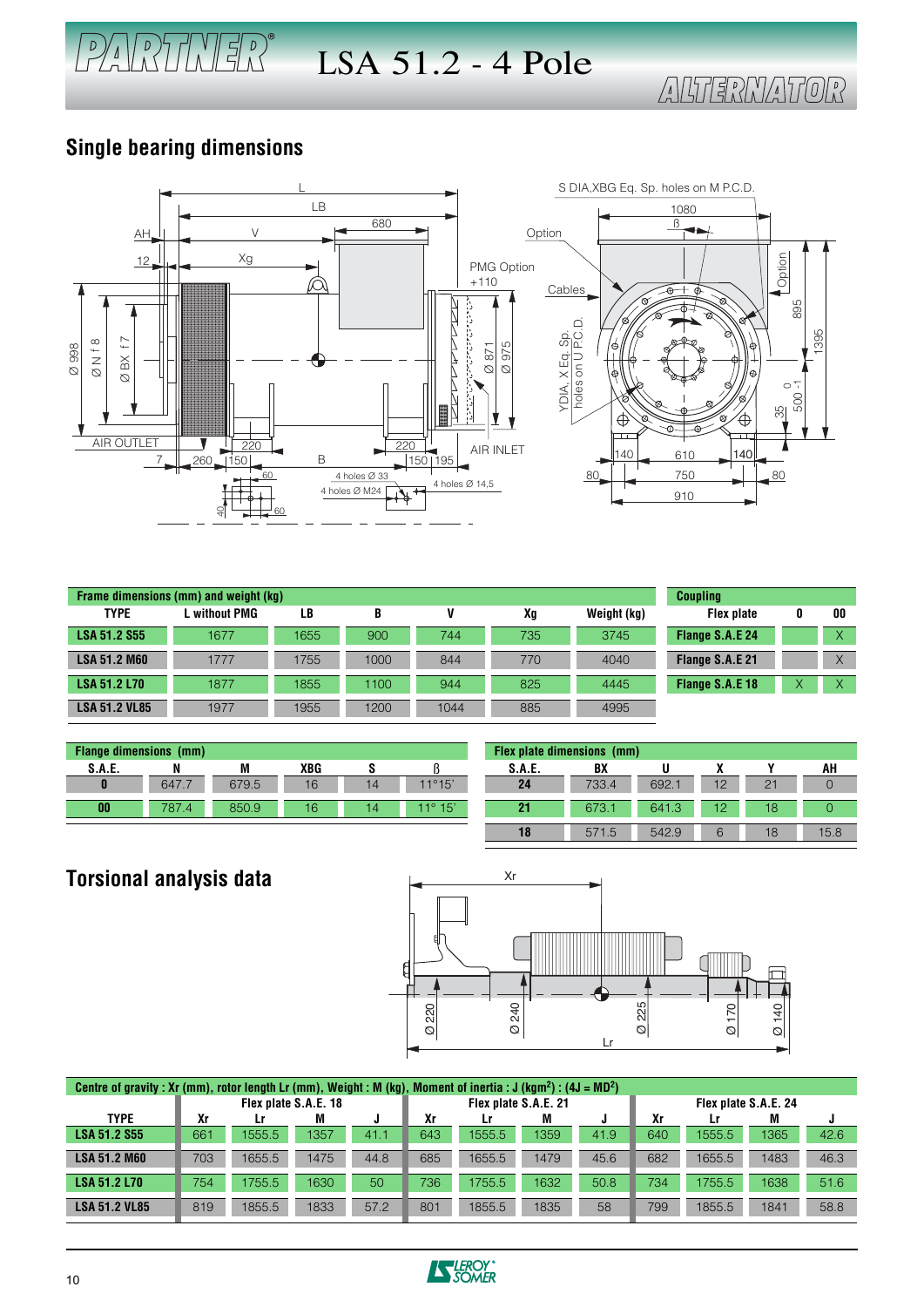# ALTERMATOR

#### **Two bearing dimensions**

 $P/4$   $R$   $T$   $T$   $T$   $T$   $R$ 





| Frame dimensions (mm) and weight (kg) |                      |      |      |      |     |             |  |
|---------------------------------------|----------------------|------|------|------|-----|-------------|--|
| <b>TYPE</b>                           | <b>L</b> without PMG | LВ   | В    |      | Хg  | Weight (kg) |  |
| <b>LSA 51.2 S55</b>                   | 1905                 | 1655 | 900  | 744  | 735 | 3725        |  |
| <b>LSA 51.2 M60</b>                   | 2005                 | 1755 | 1000 | 844  | 770 | 4020        |  |
| <b>LSA 51.2 L70</b>                   | 2105                 | 1855 | 1100 | 944  | 825 | 4425        |  |
| <b>LSA 51.2 VL85</b>                  | 2205                 | 1955 | 1200 | 1044 | 885 | 4975        |  |

### **Torsional analysis data**



| Centre of gravity : Xr (mm), rotor length Lr (mm), Weight : M (kg), Moment of inertia : J (kgm <sup>2</sup> ) : (4J = MD <sup>2</sup> ) |       |        |      |      |  |  |  |
|-----------------------------------------------------------------------------------------------------------------------------------------|-------|--------|------|------|--|--|--|
| TYPE                                                                                                                                    |       |        |      |      |  |  |  |
| <b>LSA 51.2 S55</b>                                                                                                                     | 610.8 | 1783.5 | 1279 | 38.9 |  |  |  |
| <b>LSA 51.2 M60</b>                                                                                                                     | 652.6 | 1883.5 | 1396 | 42.6 |  |  |  |
| <b>LSA 51.2 L70</b>                                                                                                                     | 703.7 | 1983.5 | 1551 | 47.8 |  |  |  |
| <b>LSA 51.2 VL85</b>                                                                                                                    | 765.5 | 2083.5 | 1753 | 55.1 |  |  |  |